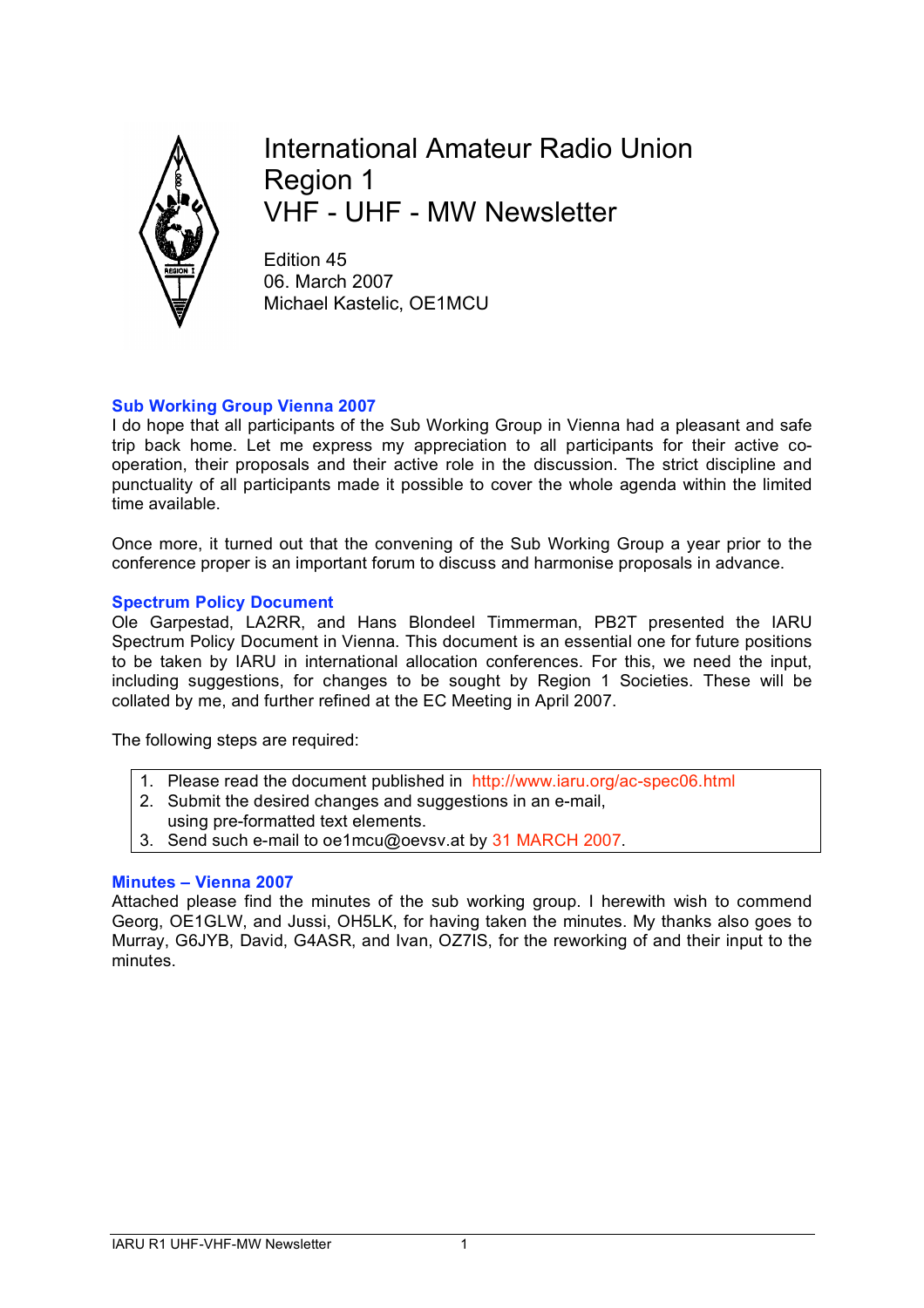# **MINUTES OF THE INTERIM MEETING OF THE IARU REGION 1 VHF/UHF/MICROWAVE COMMITTEE**

# **VIENNA - 24-25 FEBRUARY 2007**

Meeting opened at 0834 hrs by the Chairman, OE1MCU.

LA2RR: would not be available in C5 for the all the meeting. He had received an e-mail that PA0QC is now a silent key. He had chaired the Committee for 25 years. Two items: C4 and C5, have also an outward looking remit, for which competence is needed. We must keep the duality in mind – to look inward and outward. He was happy to be in Vienna and thanked both OE1MCU and OEVSV President OE3MZC for organising and hosting the meeting.

OE3MZC: welcome, outlook into the future, for organisational matters, please see schedule. He was pleased that OE1MCU had done most of the organising.

#### **Present:**

OE1MCU, OE3MZC, 9A4FW, LA2RR, PB2T, DF7VX, DK2NH, S53RM, OK2ZI, HB9DTE, LA8KV, OH5LK, OZ7IS, SM7EYW, G3VZV, G6JVB, G4ASR, ON6TI, PA5KM, PA2KW, EA3BRA, SV1JG, HA2VR, OE1WWA, OE5MPL, F6IOC, SP6LB, SP7NJX, OM3EI, SM2ECL, YO3JW, IV3SIX, IW3QYG, OE1GLW

No proxies admitted (since this is an Interim Meeting).

Chair: My report is in document C4. Good work has also been undertaken by Don Beattie G3BJ in updating the IARU Region-1 web pages. Agenda order would be to consider contests first Swedish proposal B08 on Digital QSOs was withdrawn by SSA EDR: Beacon presentation requested before B17 - agreed.

# **4) Chairman's Matters**

**C4 – Chairman's Report:** The Handbook has been updated and digitized. It is now in a single searchable pdf-document. Thanks to SP6LB for reporting mistakes in it, and a further update will occur. Discussion had been noted about the 2m additional Satellite Service frequencies required. An EC meeting in April is scheduled which can handle approval of some matters from the Vienna meeting.

**Organisational aspects:** If you send and e-mail to OE1MCU, please indicate what to do with it. OZ7IS: Is it possible directly to mail to the mailing group? Yes it is, even an archive is available. About 85 people are at the moment in the mailing group, all mail will be forwarded automatically. Details will be sent out by e-mail (with instructions). **Action point: OE1MCU.**

**C1 – Standing Recommendations:** LA2RR introduced the topic of standing recommendations for Committees C4 and C5. In committee C3, theirs are amended every Conference. At the moment, for HF and VHF no filing system for the recommendations is available (although some are incorporated in the handbook).

Current (standing) recommendations should be readily accessible. Where should we put them? A new section in the Handbook? Several members commented that the handbook is the most actively read rather than a separate document, and should be updated. Chair: A new chapter on handbook will be allocated. - **Approved**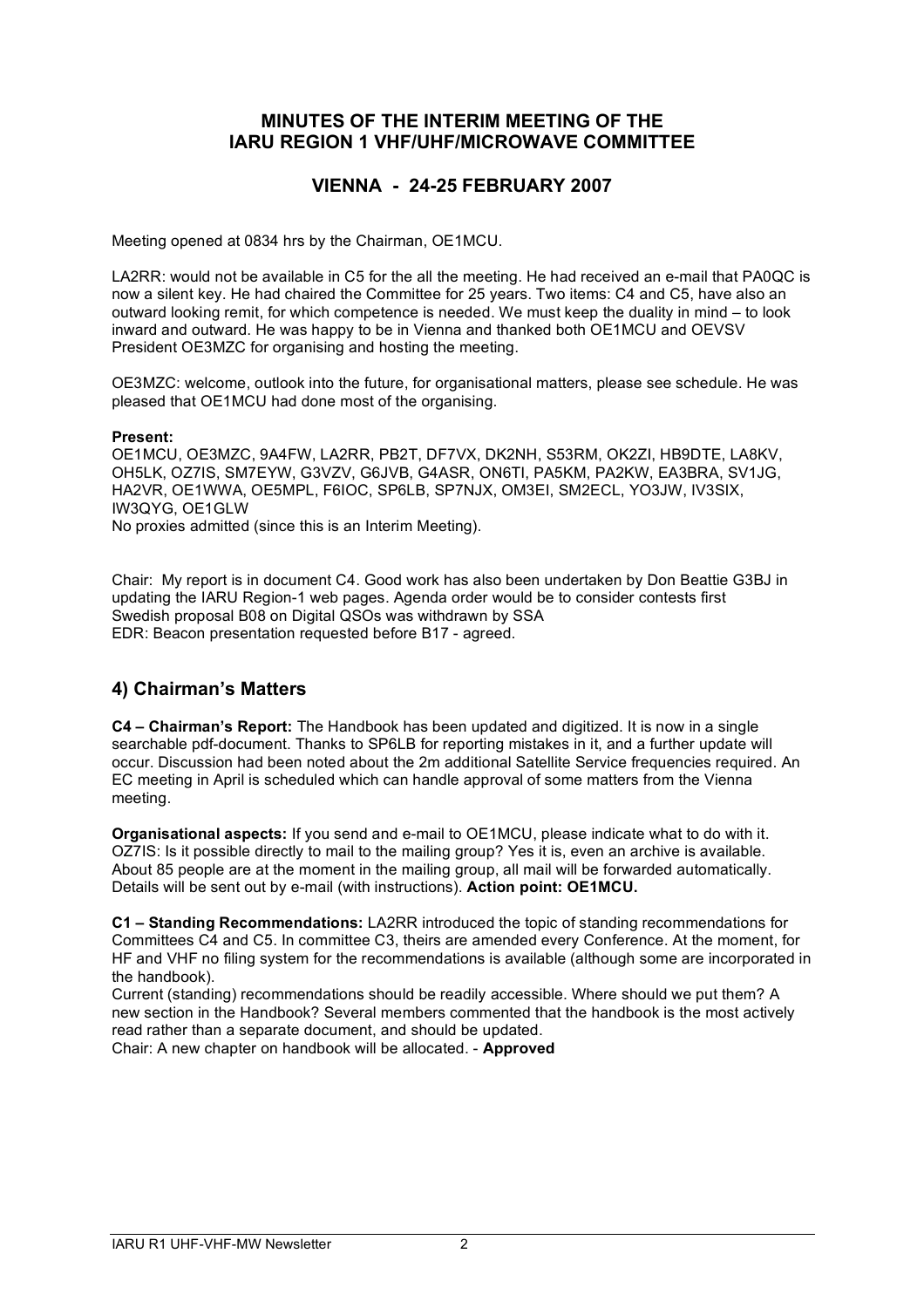# **5) Coordinator Reports**

Chair: The Allocation and Satellite Coordinators were present. The Beacon Coordinator, G0RDI, was unable to attend. Is there a need for a Propagation Coordinator?

DARC: The Propagation position is not needed now. OZ7IS stated that it was originally for scientific purposes. A specialist is needed, otherwise not useful. DF5AI will be asked, but outcome doubtful. Chair: Job definition required. Position likely to stay vacant. Decision to be made at the next Conference. G4ASR: Will rewrite the propagation chapter, co-ordination of technical expertise required

### *Action point: G4ASR*

Records coordinator's website to be updated. SM6NZB has resigned so the position is vacant.

Allocation coordinator DK2NH reported he is overworked. He noted that last week the EU Commission issued a 12-page letter of intent on more flexible spectrum in the market. Strongly growing pressure due to market forces. Commission's website is a good source for information. RSGB: concept of service neutrality (promoting sharing) is a threat to any amateur allocation on secondary basis, for example on the 3.4 GHz band.

Satellite coordinator G3VZV made a report with overhead slides, received with applause. Chair: Any Questions? OE3MZC: Frequency usage by cubesats - are cubesats really being used for amateur purposes? There are guidelines for amateur satellites, coordination panel can not prevent a launch of a national project. The IARU Satellite Coordinator's panel works by e-mail and echolink. ZS6AKV is the chairman of this panel, others also cooperate. OE3MZC: Applications like PACSAT have good outreach and are easy to operate.

# **6) Frequency allocations/international bodies**

## **6.1. IARU spectrum requirements**

Hans and Ole present during agenda items 6.1 and 6.2, work with international bodies IARU- CEPT-EU - ITU. IARU must have an agreed policy before approaching international bodies. There is an IARU document on Spectrum requirements of amateur and amateur satellites services available at the IARU website. Give your input! New items: On bands above 275 GHz, we must agree on a Region 1 policy.

Current IARU requirements are on the Internet at http://www.iaru.org/ac-spec06.html

An EC meeting will take place in April 2007. Chair will co-ordinate and ask for comments from national societies. RSGB has a discussion paper on bands above 275 GHz, as well as a satellite spectrum paper. Defending so much shared secondary spectrum in the microwave bands is becoming difficult. It is not easy to justify requesting over a 100 GHz of new spectrum in the bands above 275 GHz.

G3VZV: At the AMSAT-NA Symposium last year a point was made saying that it may take 7 - 15 years to make changes at WRCs. Germany has national allocations above 275GHz that have never been discussed in C5. American papers do not take into account the European situation. We must find a way to handle the situation above 275 GHz, vis a vis our bodies and our administrations. A European approach is called for. LA2RR: We should track amateur experiments on these high bands. Chair will ask for input in this matter.

OZ7IS: On 1-11 GHz national "slicing" is feared unless we concentrate on internationally harmonised segments. This is already starting to happen in UK. OE3MZC: ISM is a big problem, sharing with a licensed radio user is easier.

LA2RR: asks for input for the Spectrum Requirements document. We need to be direct and concrete, and get it moving. Narrowband segments need worldwide coordination. PB2T: CEPT and EC decide in Europe, new developments could be national ones, but real decisions are made in Europe: Chair: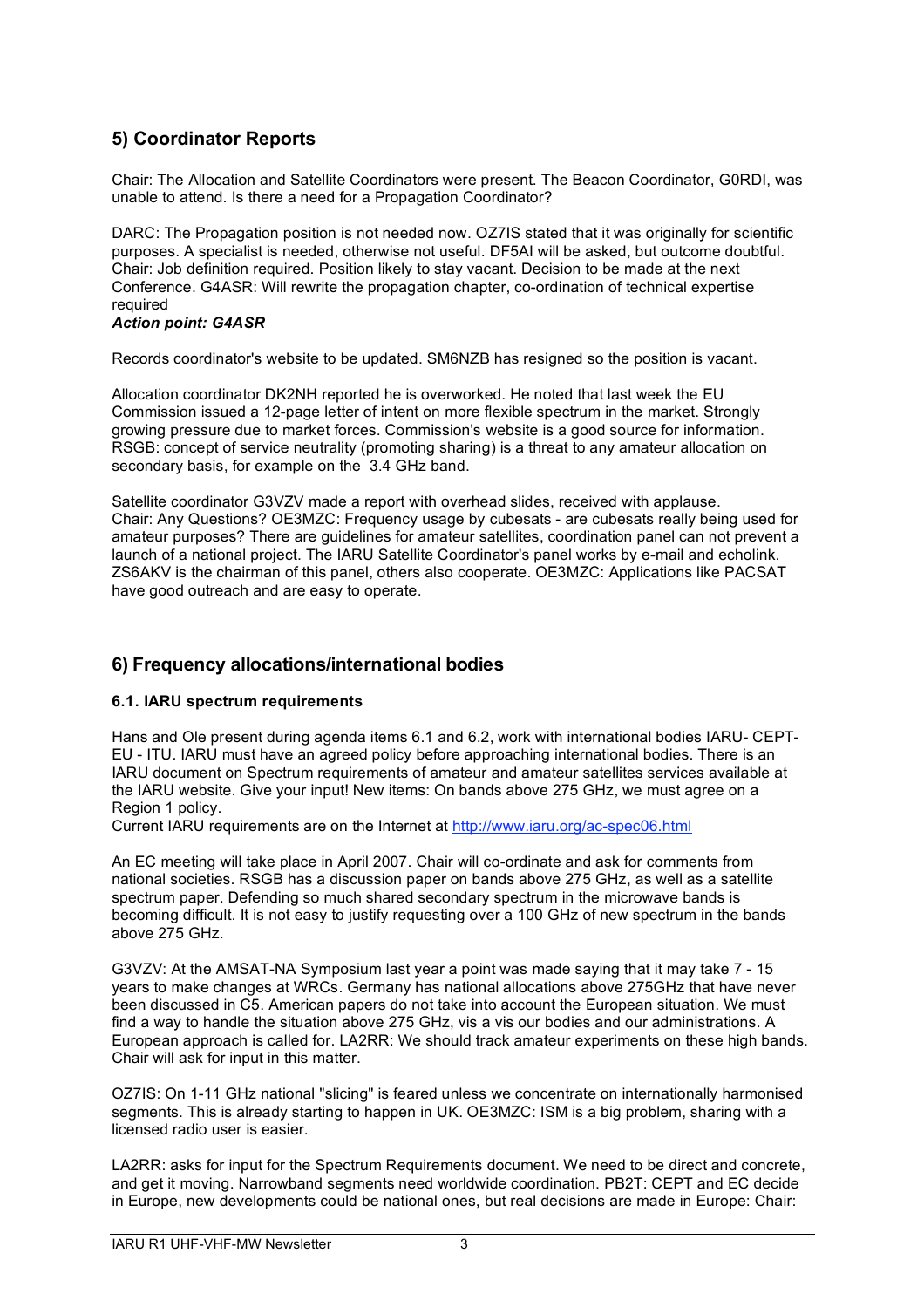We can contribute our ideas, problem will be included in the minutes, please give your input, chair will prepare it for the EC meeting in April. DARC must discuss this internally, needs time.

### **6.2 WRC 07 coming up, preparatory meetings going on.**

October and November will see the WRC 07 conference. In the WRC 07 agenda point 7.2 sets agenda items for the future conferences. The process may take several years. A "wish list" for the future agenda items is required. 50 MHz is on the list because in Region-1 it is not in the ITU regulations as an amateur radio band. Some countries have it by footnote, but we want it to become an official allocation. On 275 GHz action is required, as it is a current WRC-07 agenda item (7.2).

Hans: What will be our policy? We need to think about the next 10 years in Europe. Pressure is increasing. Problem: Sharing has become a principle. With the military we can share….

LA2RR is on CEPT Working Group FM, but cannot attend all the meetings. A presence especially at the CEPT short-range maintenance group is most important.

Chair: In Region 1 we need professional managers for lobbying and actively observing, and to keep continuity. The workload to attend to these meetings is high, and we must maintain pressure. We need a budget to support this activity. LA2RR: The financing should not be a problem and can be covered by the budget of the External Relations Committee. Chair: Standardisation processes are slow, but the outcome might be very dangerous for our bands. OE3MZC: EC wants to trade spectrum as a commodity, overriding everything else. This is aligned to the UK Ofcom approach and the EU Radio Spectrum Policy Group (RSPG). RSPG seems to be very influential on decision.

## **10) Contests**

**B09 on Omitting Penalization,** introduced by S53RM. There is no more need to heavily penalise mistakes in the contest exchange (currently 10 times the nominal points for that contact), just remove the mistake and go on. Computers can cross-check duplicates. *Vote: Unanimous for changing the rules to this effect:*

**B10, B11, B26 on Contest Logs:** Introducing B10, S53RM suggested centralisation of contest entries in Region 1 using a webserver. Chair: VHF to be automated first. It would make contesting more attractive, because the result list would be available much sooner. It could be extended to other UHF/microwaves, and other contests later. YO3JW: Make inventory and standardise names of contests first to consistently tag logs.

Chair: Cooperation with OK (CRC), digital log format .EDI is basis.

Chair: Make this system the official IARU one, first as an option, and leave national societies to join in. REF commented that there are several versions of .EDI in current use. Chair: This must be checked. SP7NJX: offers to help with writing programs for checking, collecting and calculating. OM3EI: We already have a checker, but our evaluator needs more logs from other countries for precision. We still need manual checking. Chair: Main importance is immediate results. OZ7IS: National peculiarities are foreseen in the format, but how do we handle this? OK has a webpage, but only for collecting the logs. Chair: Start with the VHF and see what's happening. National VHF/UHF manager should have access. Chair: OK system can be used, OK provides mass upload option. **Ad-hoc Sub-working group** to convene in the evening to discuss proposals B10, B11and B26.

### **Pre-lunch presentation**

Walter, OE1WWA, gave a presentation about mutual interference between Digital ATV BW and Narrowband working. Discussion on this resumed after lunch

**B27 on 6hr contest times,** introduced by SP6LB: OZ7IS suggested testing this out before implementing it in the whole region. S53RM said it should be up to the respective country, not in the IARU contest rules. There is a danger of fragmentation. SM7EYW stated they already have it, and are testing this proposal. Discussion was not conclusive. NRRL will also try. Chair: if successful, reintroduce the discussion at a future conference.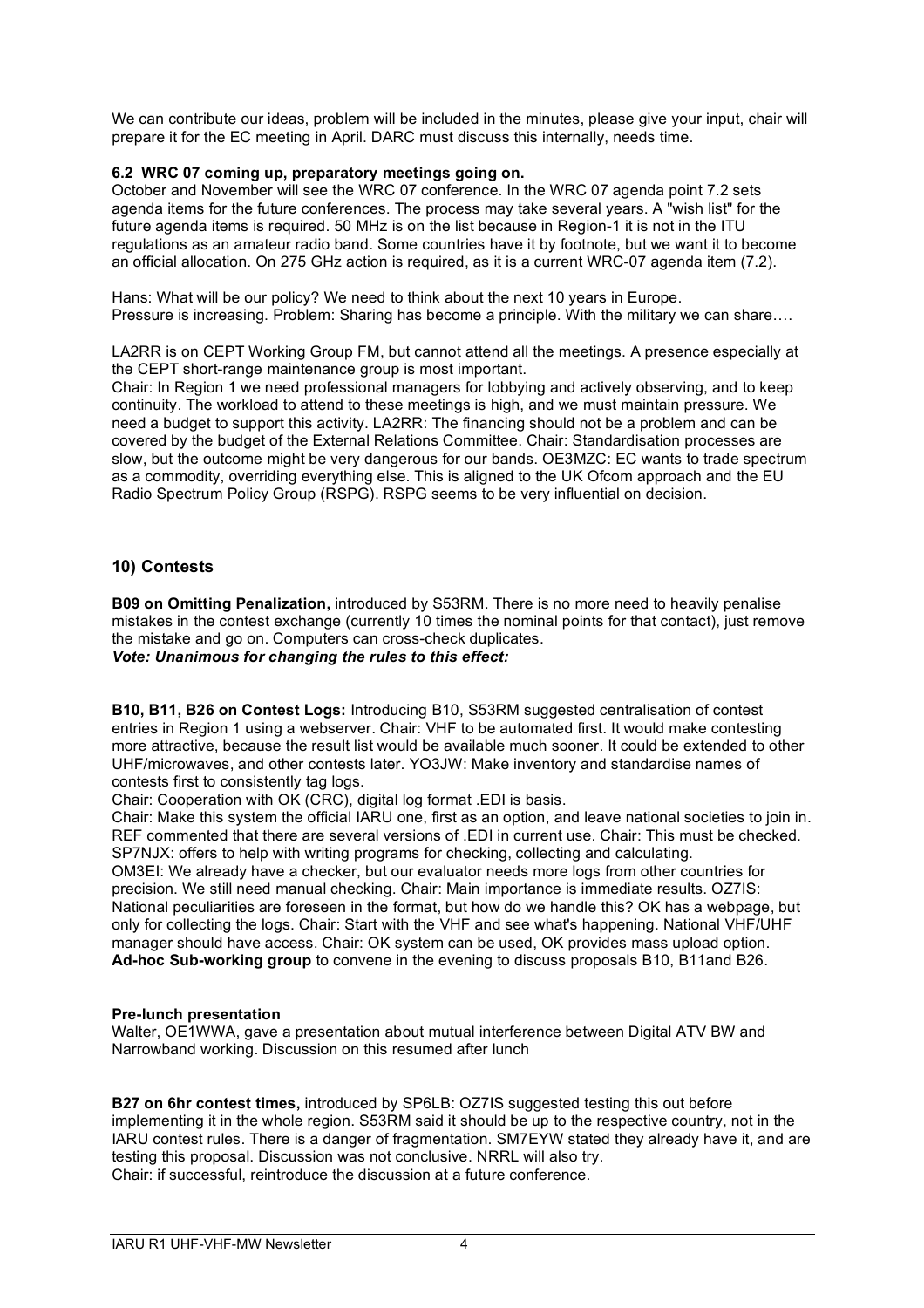**B28 on Single Operator with No Assistance,** introduced by SP7NJX: Discussion about the definition of 'assistance'. Some entrants are preparing QSOs with Internet, ON4KST etc. The definition of 'assistance' is problematic. Chair: Make proposal next time.

**B24 on ATV Contest Logs,** introduced by ON6TI: Excel spreadsheets are being used for ATV contests as EDI was not suitable so far. Discussion: Chair - Could EDI be adapted to ATV, in future perhaps going to something like EDI+.? Should Excel sheets be used for IARU Region I ATV contests?

*Vote: In favour: RSGB, UBA, VERON, MRASZ, RAAG, REF, HRS. Rest: abstention – no objections.*

**Referring back to B10, 11, 26**, OK2ZI noted that Logs were not received within the deadline for the IARU R1 VHF 2006 contest. Should late logs be admitted for evaluation or as check-logs? Decision left to the administrator of IARU R1 VHF 2006 contest. Automatic system should take over in the future. Chair: Be flexible, we are in Vienna!

## **8) Technical Recommendations**

**B04 on 12.5kHz BW for 2m band,** introduced by G4ASR: 12.5 kHz spacing and reduced bandwidth is now in use in the 145MHz band but problems had been reported, notably on receiver adjacent channel performance After discussion, G4ASR was actioned to provide transceiver specifications for the IARU R1 newsletter, prior to its introduction into the VHF handbook. *Vote: Approved unanimously*

**Action point for C5 Chairman:** To write to IARU-EC to ascertain a method of formally informing transceiver manufacturers and importers when frequency bands and specifications are changed. *Vote: Approved unanimously*

**Presentation** on beacon history and growing numbers was made by OZ7IS prior to B17

**B17 on Beacons,** introduced by G6JYB: The VHF Handbook has no specifications available for beacons above 23cm. A new Region-1 database is available at http://data.dcc.rsgb.org/ but national societies need to keep this database current to assist co-ordination and frequency planning. Accuracy is now much better, 5 kHz spacing is now current practice and more beacons are expected. RSGB was aware of concerns regarding accuracies for higher frequencies and suggested a modified form of Proposal-1 to the original paper. It was noted by that B17 did not address thresholds for Power coordination, which is currently inconsistent in various chapters of the Handbook.

*Proposal-1:* That a nominal frequency grid of 5 kHz be adopted in the bands 2.3 to 10 GHz, and of 10 kHz up to and including 47 GHz. Wording to be aligned with VHF handbook.

## *Vote: Approved unanimously*

*Proposal-2:* That half the frequency spacing defined above be used as an offset in frequency coordination disputes.

## *Vote: Approved unanimously*

*Proposals 3 and 4:*

- 3. That Societies provide **regular and frequent** updates to the IARU R1 Beacon coordinator
- 4. Beacons or changes to beacons which are not notified to the coordinator forfeit their arbitration rights in any coordination dispute.

### *Vote: Approved unanimously*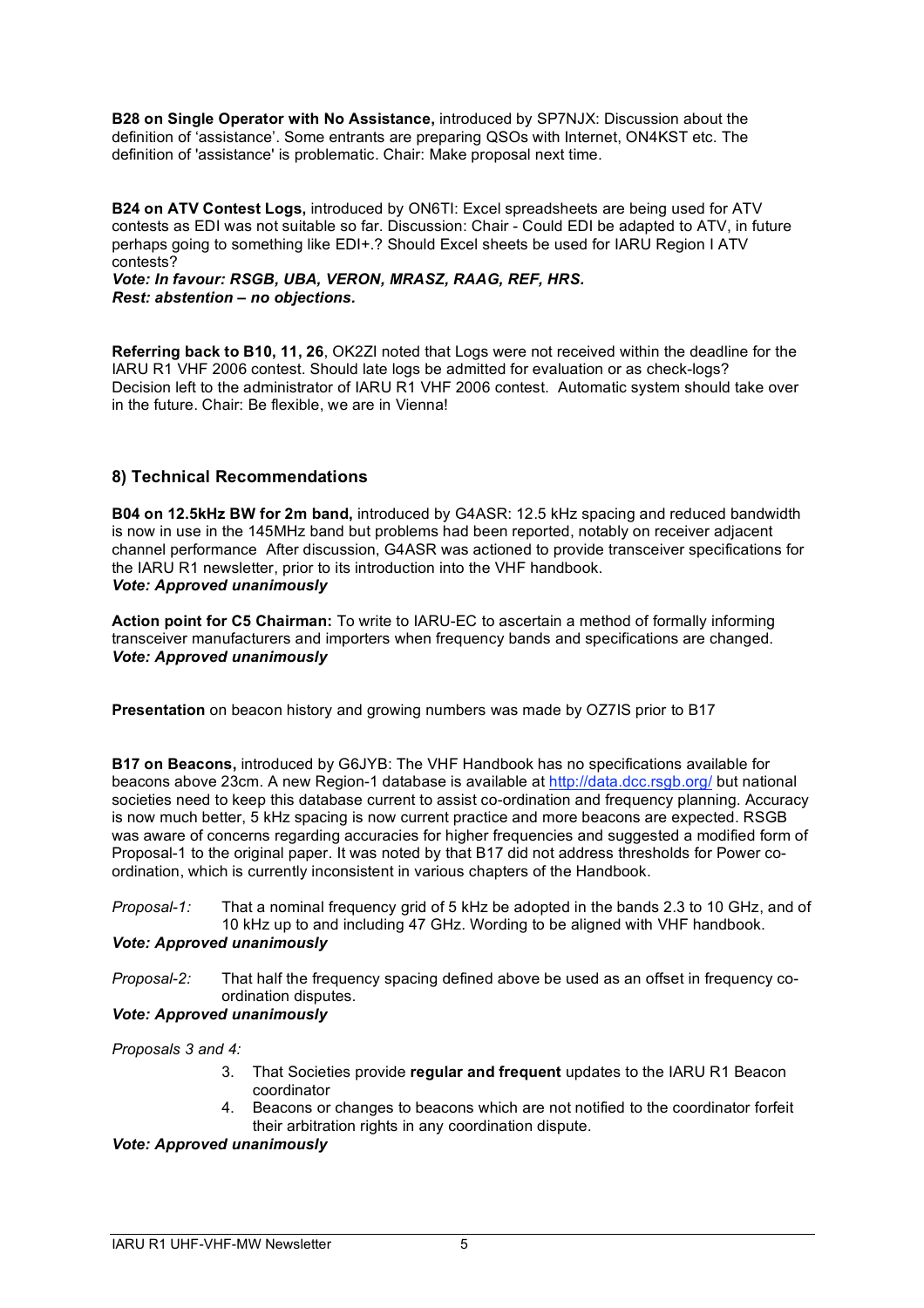**Action point for RSGB**: RSGB to make a future proposal for coordination of beacon power thresholds *Vote: Approved unanimously*

## **9) Band Planning**

**B22 & B01 on 2m Satellites allocations:** OZ7IS first introduced B22 which suggested use of the terrestrial linear transponder segment for satellites as well as an alternative to B01. Satellite coordinator G3VZV replied that the B22 solution wasn't a worldwide allocation. He reported that misuse of 2m by non-amateurs in various parts of the world causes problems, which makes 145.8MHz not a good idea for uplink frequencies. It is better to use it for downlinks. He highlighted that the B01 request was aimed at future low power LEO satellites which would not be above the horizon for very long.

A discussion ensued on LEO versus GTO satellites and possible co-sharing of the underused 144.000 EME segment (B07) by LEO cubesats. Concerns had been raised about the coexistence of LEO with terrestrial linear transponders, and other narrow-band services (B22, B01).

For long orbit GTOs, continued use of the 145.8-146 MHz segment was proposed. Regarding the EME segment, it was noted that this is a harmonised world-wide allocation that is under-used with 500Hz bandwidth in the current bandplan. (See Paper B07 later)

*Action point for the Satellite Coordinator:* To review today's discussions, to analyse information from the other regions, and to consider submitting a further paper at the follow-up conference, including full justification for the need to act.

**B03 on FSK441,** introduced by G4ASR: This proposed that VHF managers to monitor the situation for FSK441 in their countries in 144.160-144.180. This will aid any future decision that may be made at the next Region 1 conference, regarding this alternative allocation for FSK 441. *Vote: Approved unanimously*

**B02 on Bands above 275GHz,** introduced by G6JYB: As discussed earlier, IARU need to seek a common negotiating position on this matter for WRC-07. The chair also requested that a new section be included in the VHF Handbook as a summary. Discussion included the German allocations and the approach to the Austrian regulator by OE3MZC based on B02. The frequency table in the last page of document was approved for further action;

#### *Action: Details to be worked out by ad-hoc group - RSGB, DARC, OEVSV and Chairman of ERC*

**B13 on 3400MHz Band,** introduced by G6JYB. It is important to promote terrestrial and EME/Satellite activity in this band which is threatened by commercial developments. DK2NH will follow up on this and publish his findings in the Internet in co-operation with G6JYB, so that other societies can use this material for lobbying and promotion of activity. *Approved*

**B19 on Echolink access points in the 145 MHz band,** introduced by OZ7IS. As a result of the discussion, DARC and RSGB were asked to elaborate on this matter for the next conference. Also 435 MHz should be kept in mind as a preferred band.

**B21 and B05** introduced by G4ASR. Initial experiments (as in B21/B05 digital voice papers) may always be carried out at All-mode sections, for permanent use frequencies need to be sought and could be proposed at the next conference (see also B19).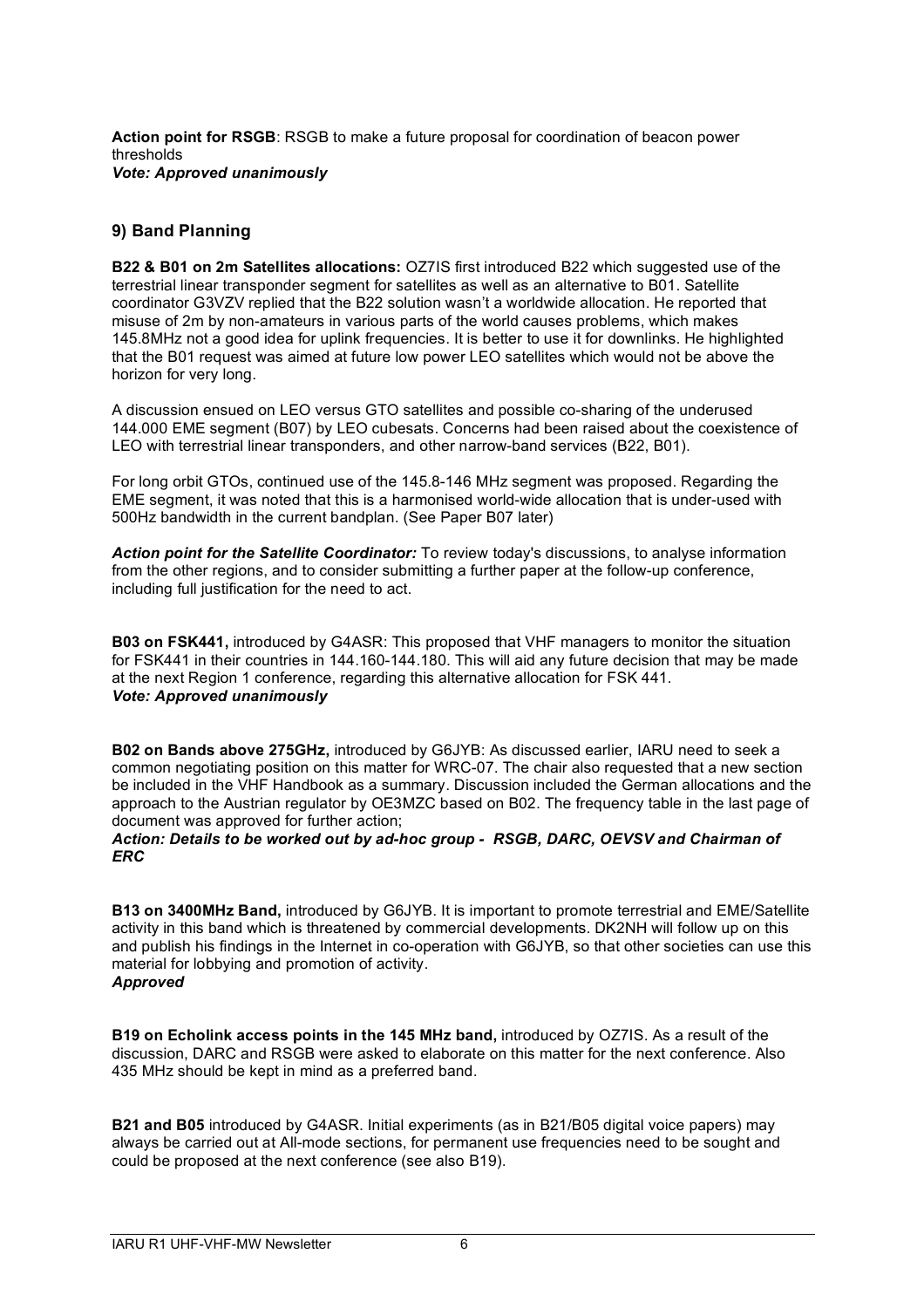#### *B05, B19, B21 Action Point: DARC, G4ASR, OZ7ZIS et al to develop a general MGM bandplan proposal for the next full Region-1 conference (See also B25 and Intermar in AoB)*

**B16 concerning Additional Satellite Spectrum**, introduced by G6JYB. Allocations were needed with better flexibility (E-S & S-E), less interference from WiFi and better aligned with terrestrial use etc

*(Meeting Adjourned – then resumed on Sunday at 0830. Minutes for the Sunday were kept by OH5LK.)*

**B16** *(continued from Saturday).* Discussion was restarted by G6JYB. **Vote:** Only VERON against, nobody abstained – others presumed in favour. *Proposal to be included into the IARU Spectrum Requirements update.*

**B02 Working Group** (on bands above 275 GHz). RSGB, DARC, OEVSV and the Chairman of ERC convened last night to make a plan on how to proceed on this issue. A proposal needs to be ready by the end of March 2007

*Action point: G6JYB.* See also B14 on Microwave Spectrum Threats.

**B25 on 70cm & 23cm Gateways,** introduced by ON6TI: DARC and RSGB already have echolink used on the 435 MHz band. EDR pointed out that the Nordic countries have repeater inputs on 432.600 - 433.375 MHz. RSGB and DARC indicated that their frequencies differ from the B25 table. A broader proposal for the next conference is needed *Action Point: DARC, RSGB, UBA, VERON*

**B15 on a fallback plan for 23cm**, introduced by G6JYB: Changes into the 1296 MHz band plan need to be made as a contingency plan to create a reserve frequency for narrowband/DX activity and to reflect the possible future changes in Primary User applications. DARC mentioned ATV concerns but also the need look forward post-2012. In addition some discussion occurred on DATV BW – 4MHz vs 6MHz.

#### **Paper Approved.**

*Action point:* A more detailed proposal for next conference to be generated by G6JYB et al.

**B14 on Microwave Spectrum Threats,** introduced by G6JYB: As per Davos recommendation, B14 is largely an information paper about latest threats to the microwave spectrum. RSGB also highlighted the need for better publicity for microwave activities to show bands were in use **–** *Paper Accepted.*

**B07 on 144.000 EME Band segment**, introduced by G4ASR: The Exclusive EME segment of 144.000-144.035MHz in the band plan does not seem to be used any more – activity has moved to 144.100+.

It was commented that this was a waste of a valuable 35kHz. However other Regions need to be consulted via the EC before a decision affecting other Regions can be made. (Also see B01/B22) *Action point OE1MCU.*

**B06 on change 70.260 MHz calling frequency**. Introduced by G4ASR - Withdrawn.

**B29 on adding a EME Section to the Handbook,** introduced by SP7NJX: PZK volunteers to create an EME section for the VHF Managers´ Handbook. PZK should liaise with RSGB (GM3SEK). Proposal will be published in the VHF Newsletter for comments, and then included in the Handbook. *Action point: David G4ASR to ask GM3SEK for support. PZK to jointly draft Section.*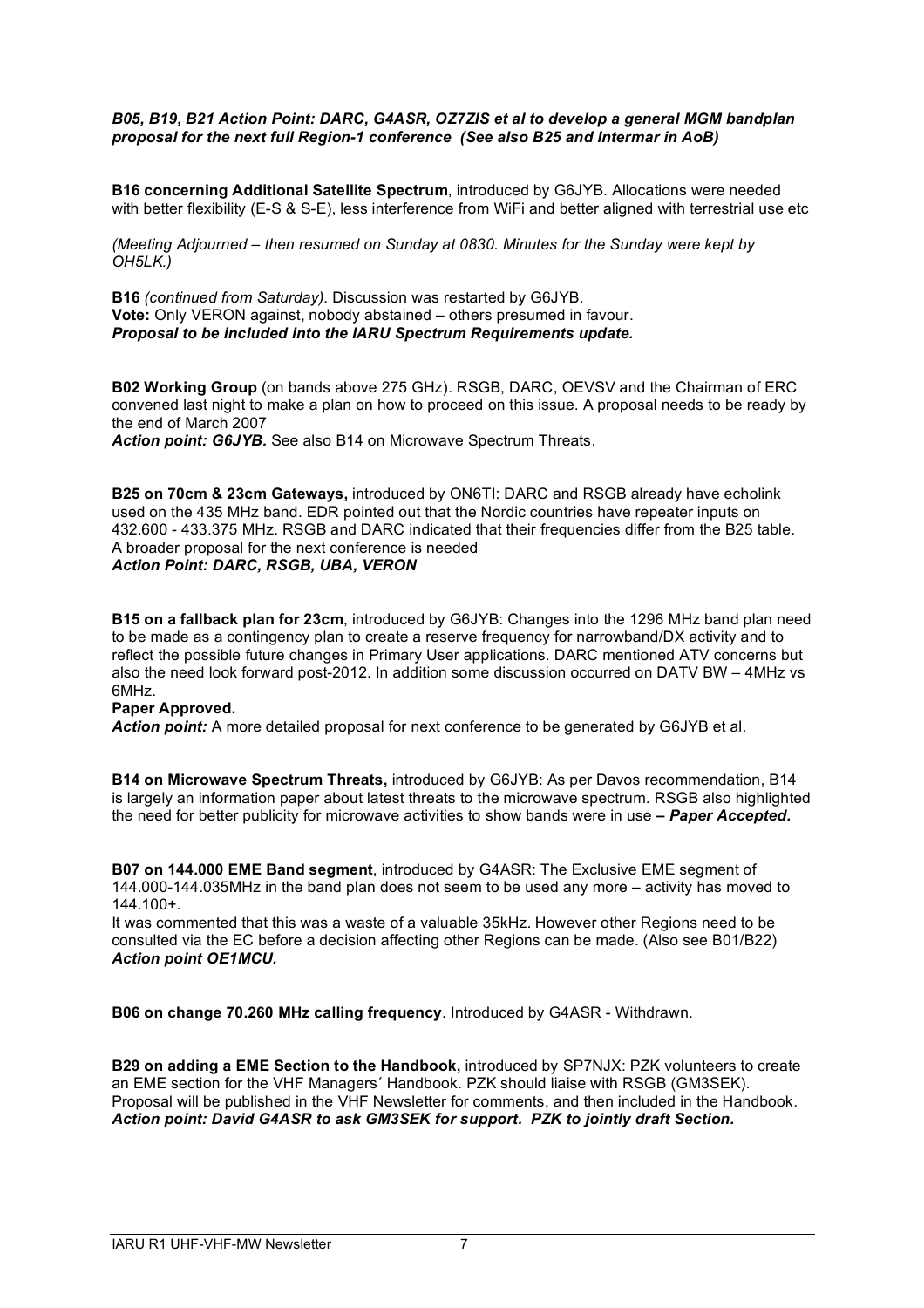# **7) Operational Matters**

**B08** had been withdrawn by SSA before the meeting – but see B18 is related, below.

**B18 on Minimum Requirement for a valid QSO**, introduced by OZ7ZIS: This considered a definition of a valid contact on bands above 30 MHz. A vote was taken on the following wording (the Idea originally came from DJ5HG)

*A definition for a valid QSO on VHF and on higher bands should be:-*

*A valid contact is one where both operators during the contact have*

- *(1) mutually identified each other*
- *(2) received a report, and*
- *(3) received a confirmation of the successful identification and the reception of the report.*

*It is emphasized that the responsibility always lies with the operator for the integrity of the contact.*

*Vote: All in favour.* To be included in the Handbook following circulation via the Newsletter.

**B23 on Remote Operation in Contests**, introduced by OZ7ZIS: Whilst there was general agreement on the 'single-brain criteria' there were differing views on other aspects such as fairness vs innovation.

### *Action Point: OZ7ZIS to put forward a revised proposal for next conference*

**B12 on Change of VUCC Operating Area,** introduced by SM2ECL: The paper was considered to be an information paper for Region-1 societies.

**B20 on Aircraft Scatter Operating Procedure,** introduced by OZ7ZIS: This operating procedure is to be refined by G4ASR and OZ7IS for introduction into the Handbook via the Newsletter and is derived from the Meteorscatter procedure – Principle was approved unanimously *Action Point: G4ASR and OZ7ZIS.*

# **11) AoB**

**C2 information paper on Intermar,** introduced by DK2NH. Paper also discussed by the HF committee. Concern was expressed as to whether this was open access or essentially a substitute for a commercial system. DF7VX indicted their desire for exclusive frequencies. Such development will need to be accounted for in the MGM Bandplan review.

**B10, B11 and B26.** Report of the contest sub-working group (CRC, ZRS, UBA, REF, SARA). For the adjudication of the IARU Region I contests, these guidelines should be followed:

### *Short term solution:*

A FTP site will be set up, where the VHF-contest managers (password protected) will be able to upload the logs for their countries. Deadlines must be kept. After the deadline, VHF-contest managers can download all logs for checking purposes. All VHF-contest managers will need to be informed of these procedures. It is also proposed to offer to all contest managers the "LX" software (by SARA) to help them to cross-check logs.

### *Long term solution:*

A robot that makes the contest evaluation automatic. It will need to be able to handle the following:

- a) Contesters to upload their logs
- b) Robot needs to check that a proper format (= IARU defined .EDI) was used in the log
- c) Robot will create a list of claimed scores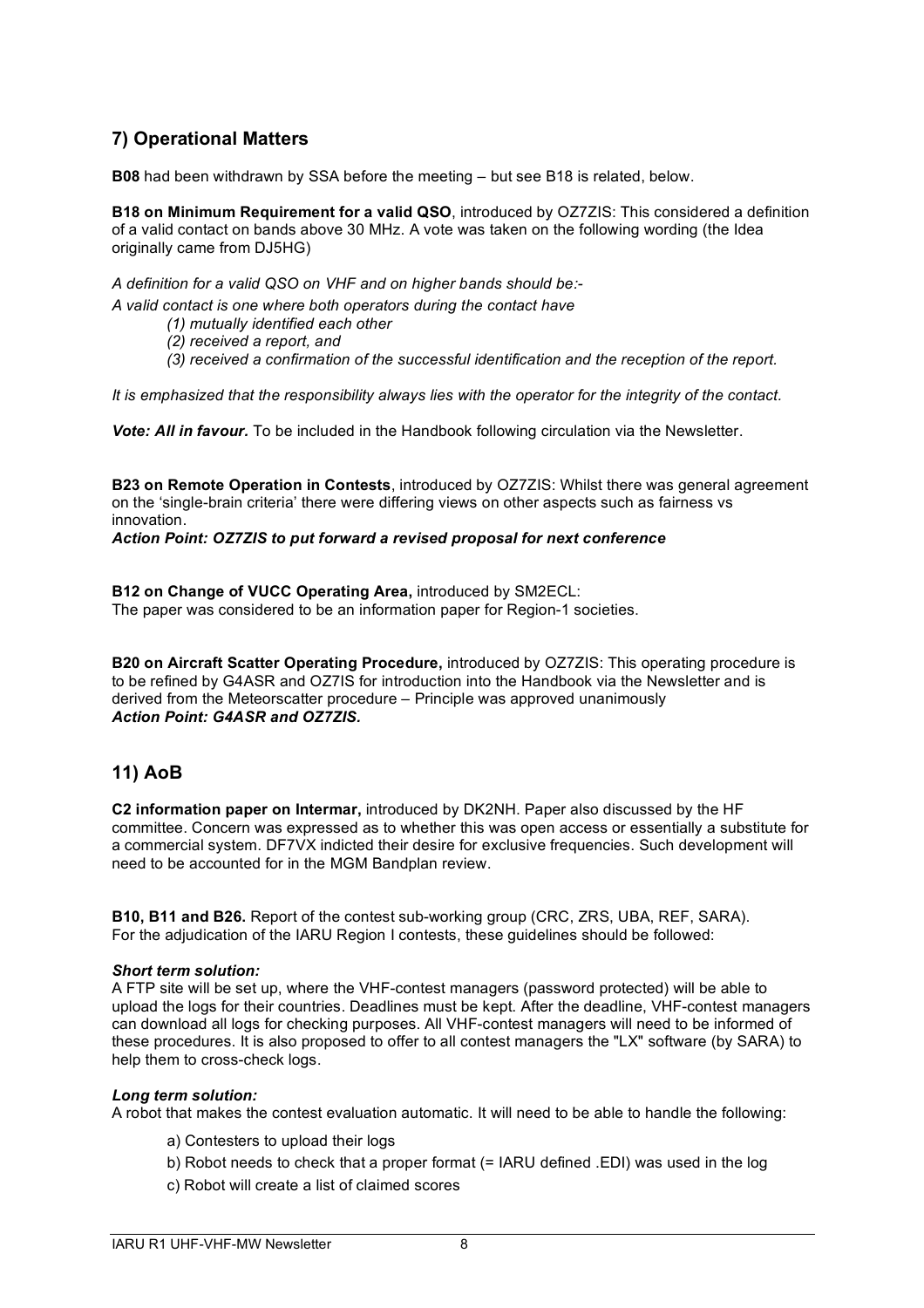- d) After the deadline the robot will create a report based on the checking of the received logs (with a possible "error" list to help on point e)
- e) The final approval of this report will be done by the organising society

Steps Needed:

- 1: Define the exact requirements (judging rules, …)
- 2: Solve technical issues (hosting, development, maintenance, evolutions)
- 3: Testing phase (new system running in parallel with old system)
- 4: Adapt contest rules and adjudication process (is there still a need for a rotating contest organizer ?)

Initially, there is a need for an updated list of national contest managers.

**C4 on 75GHz allocations** – This RSGB information paper will be included in the Newsletter

Meeting was closed at 12.01pm, 25-Feb-2007.